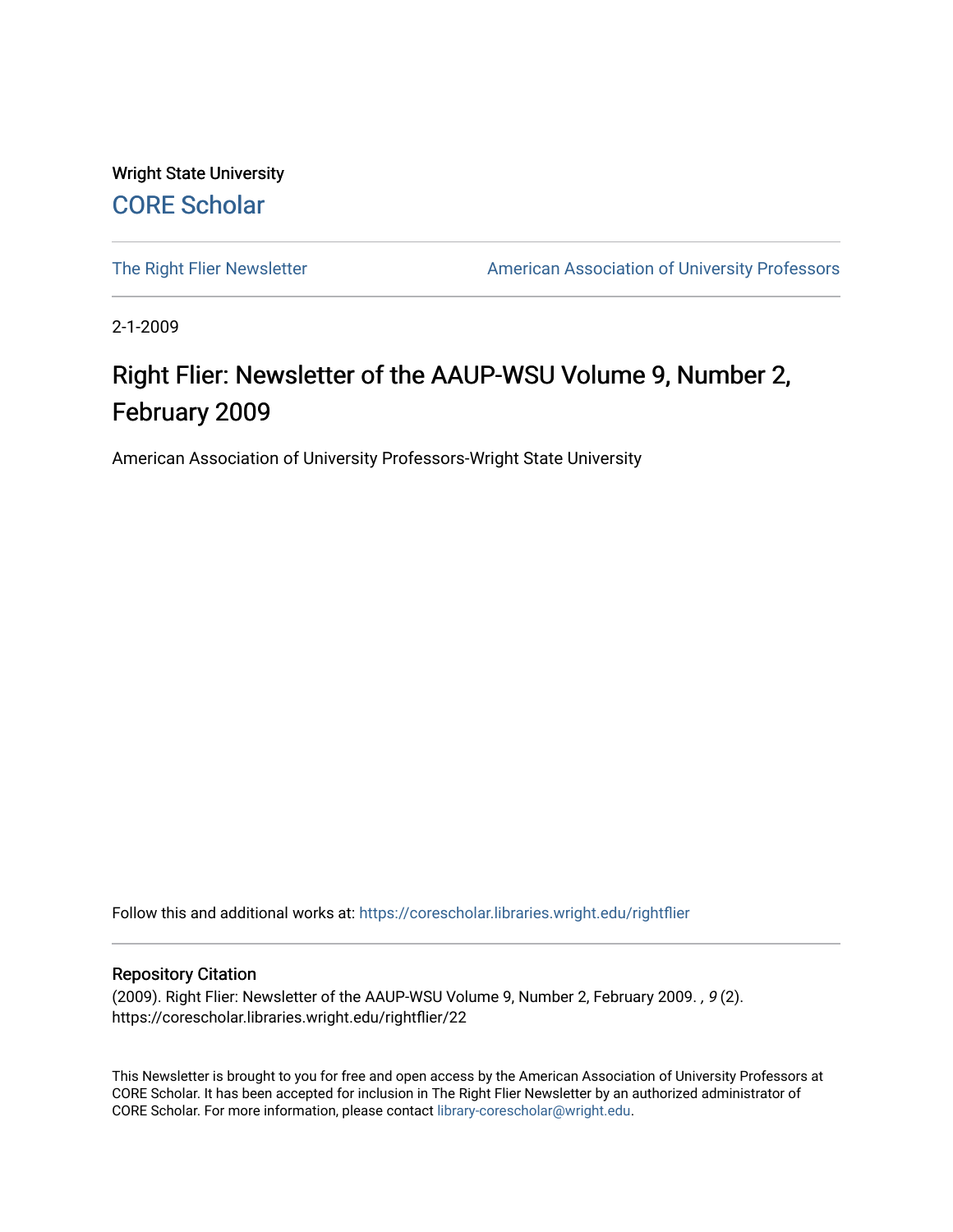# **The Right Flier**

**Newsletter of the AAUP-WSU Volume 9, Number 2, February, 2009** 

**Editor Henry Ruminski Administrative Assistant Connie Jacobs** 

# WE HEARD YOU...and now we ask you!

#### **Anna Bellisari, President**

In the halls, in the parking lots, over lunch and coffee, and by phone and email, we heard your frustrations regarding the support services for teaching and research at Wright State. You were assigned a classroom with broken furniture, your computer required an inordinate amount of class time to load Mathematica, you had to teach in an L-shaped room which made some of your students invisible from your podium, you were denied the type of computer you needed, you were told that CTL was not responsible for providing service in a conference room in which you were assigned to teach, your classroom clock and other equipment were not functioning, the acetate roller you needed for overhead projections had not been cleaned, your classroom assignment was changed the day before the start of the quarter without consulting you and without provision of the electronic equipment you had requested, the DVD player in your classroom did not work, the computer you had ordered took months to arrive, etc., etc., etc.

We heard you, and we negotiated a new agreement with the WSU administration. Our current contract states that "The University and the AAUP-WSU agree that service units which are responsive to faculty needs are essential in order for the core missions of Wright State University in teaching and research be accomplished. To this end, the parties will maintain an Academic Services Committee to review and make recommendations regarding the services provided to faculty in support of their teaching and research by Computing and Telecommunication Services (CaTS), the Center for Teaching and Learning (CTL), the Office of the Registrar, and the Physical Plant." (CBA 18.5).

We heard you, and a great group of Bargaining Unit Faculty Members immediately volunteered to serve on the ASC in order to address your concerns - to collect and review problems and to develop recommendations for improving the institutional environment. Faculty members currently serving on the ASC are Gerald Alter, Martin Kich, Michael Raymer, and Jim Vance.

Now we need to hear from you. We need your brief, written reports about the issues in classrooms, offices, and research labs that should have been addressed by these academic service units. Without your input the ASC cannot make a case for any change from the status quo. It cannot meet its charge to work toward improving the institutional environment, and the problems will not go away. The ASC will work for you, but it needs information from you in order to prepare its recommendations to the Provost.

Please fill out the Academic Service Problem Report form on page 3 and send it to the AAUP office (123 Allyn Hall) before you forget, by February 20 at the latest. If you have more than one problem to report, please copy the form and fill out a separate report. Or send a brief email message reporting all problems to AAUP-WSU@math.wright.edu by that deadline. Regardless of how you reply, please let us hear from you, the sooner the better.

Any problem you identify probably also affects some of your colleagues, so you will make a significant impact when you report it to us. Let's work together to make fulfilling our academic responsibilities a little easier and more rewarding.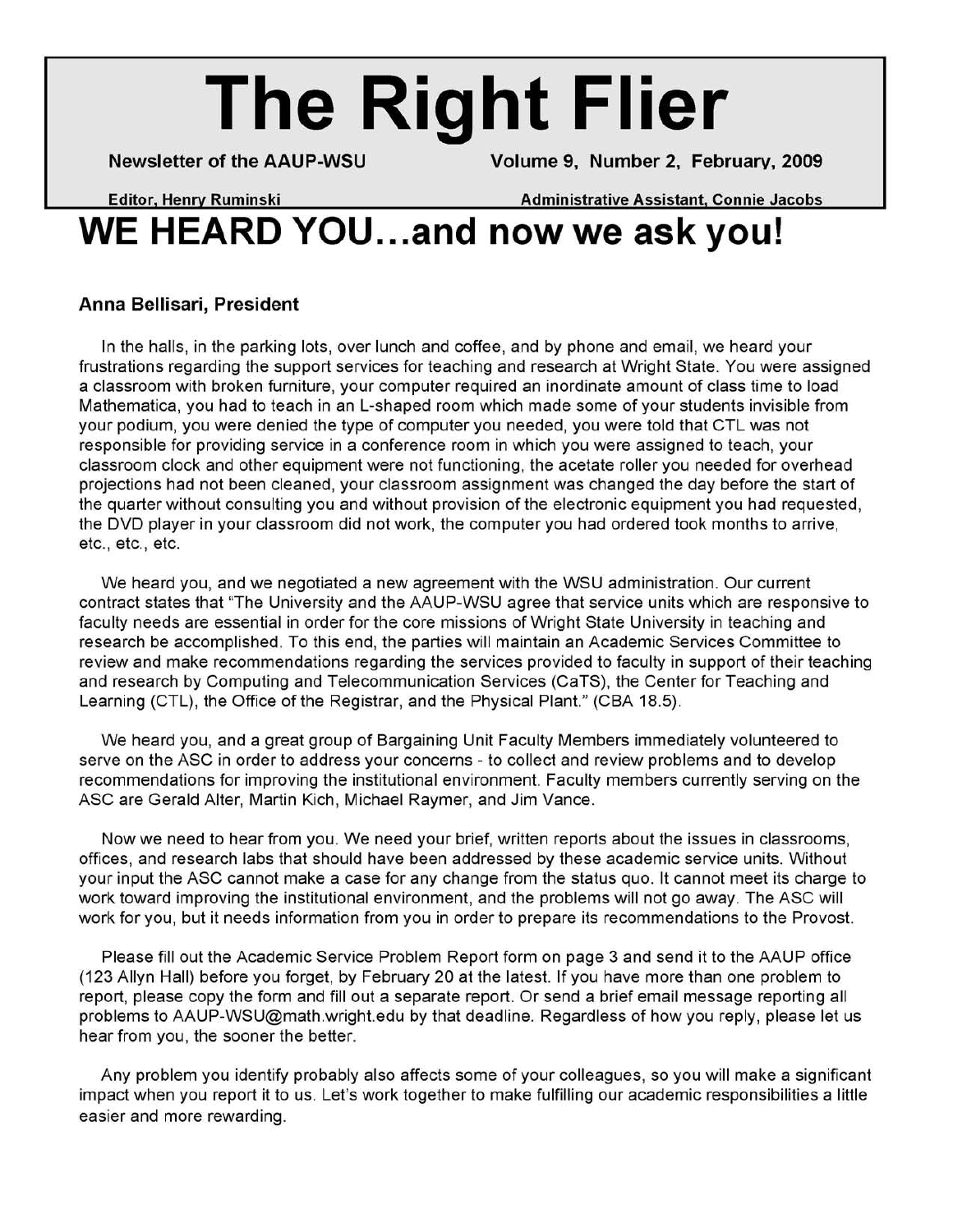## **Attendance at AAUP Collective Bargaining Congress, December, 2008**

#### Lawrence J. Prochaska, Treasurer

I am the newly elected treasurer of our WSU chapter and am somewhat naïve when it comes to how AAUP operates at the local, state, and national level. Our executive committee has patiently tried to bring me up to speed on AAUP matters and they suggested that I attend a semi-annual Collective Bargaining Congress as WSU's representative for two days in December in Washington DC.

I wasn't sure what to expect and I wasn't sure I would get much out of the meeting. To my relief, the meeting was focused all on collective bargaining issues. I learned a lot about how successful AAUP has become in organizing and unionizing college faculties throughout the US, 69 campuses with 44,000 members. Most of those institutions were similar in size and scope as WSU, except the SUNY and University of California systems.

The meeting sessions were held in small groups of 20-25 people and I was fortunate to be able to pick sessions which held my interest: included were sessions on Health Savings Accounts, on Negotiation Roundtable for public institutions, and finally, on Bargaining Communiques; strategies for talking to your members during negotiations.

On the second day, we had a business meeting with reports from officers and AAUP national staff personnel. I was truly impressed with the quality and commitment of the Faculty who attended the conference. I learned the National AAUP is recovering from a recent downturn of 3 years ago and is actively engaged in new organizing opportunities in conjunction with American Federation of Teachers (from the AFL-CIO). Also, it was clear that union activists at this meeting were all driven by concerns of fair treatment, equity, and the commitment to social justice for all faculty in their bargaining unit. They also all experienced the same everyday difficulties we face at WSU! All in all, about 75-100 people attended and I found myself stimulated in a manner similar to when I attend conferences in my research expertise. JOIN AAUP!!!

| <b>AAUP-WSU Executive Committee Contact Info</b> |         |  |  |
|--------------------------------------------------|---------|--|--|
|                                                  | Phone # |  |  |
| Anna Bellisari, President                        | 2923    |  |  |
| Henry Ruminski, Vice President                   | 2950    |  |  |
| <b>Audrey McGowin, Secretary</b>                 | 2791    |  |  |
| Larry Prochaska, Treasurer                       | 2551    |  |  |
| Jim Vance, Communication Officer                 | 2206    |  |  |
| <b>Travis Doom, Member-at-Large</b>              | 5105    |  |  |
| Carol Loranger, Member-at-Large                  | 2961    |  |  |
| Rudy Fichtenbaum, Chief Negotiator               | 3085    |  |  |
| Matt Rizki, Grievance & Contract Admn.           | 5517    |  |  |
|                                                  |         |  |  |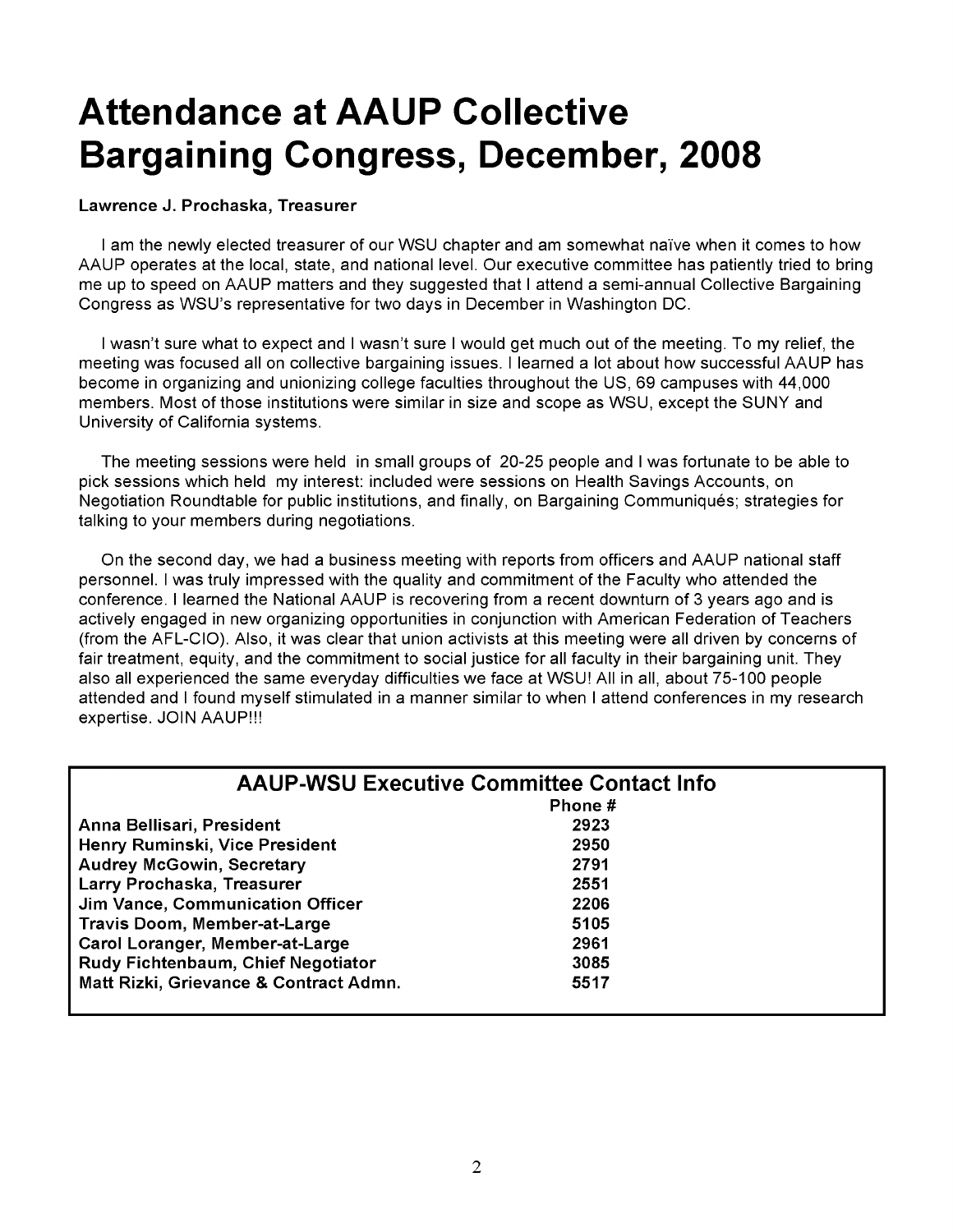#### **ACADEMIC SERVICE PROBLEM REPORT**

(copy this form and send a separate report for each problem)

| From                |      |                                  |
|---------------------|------|----------------------------------|
|                     | Name | Campus Phone or Email            |
|                     |      | (in case we need to contact you) |
| Date                |      |                                  |
| Location of Problem |      |                                  |
| Nature of Problem   |      |                                  |

Please send to AAUP-WSU Campus Mail: AAUP-WSU, 123 Allyn Hall Fax: 937-775-3617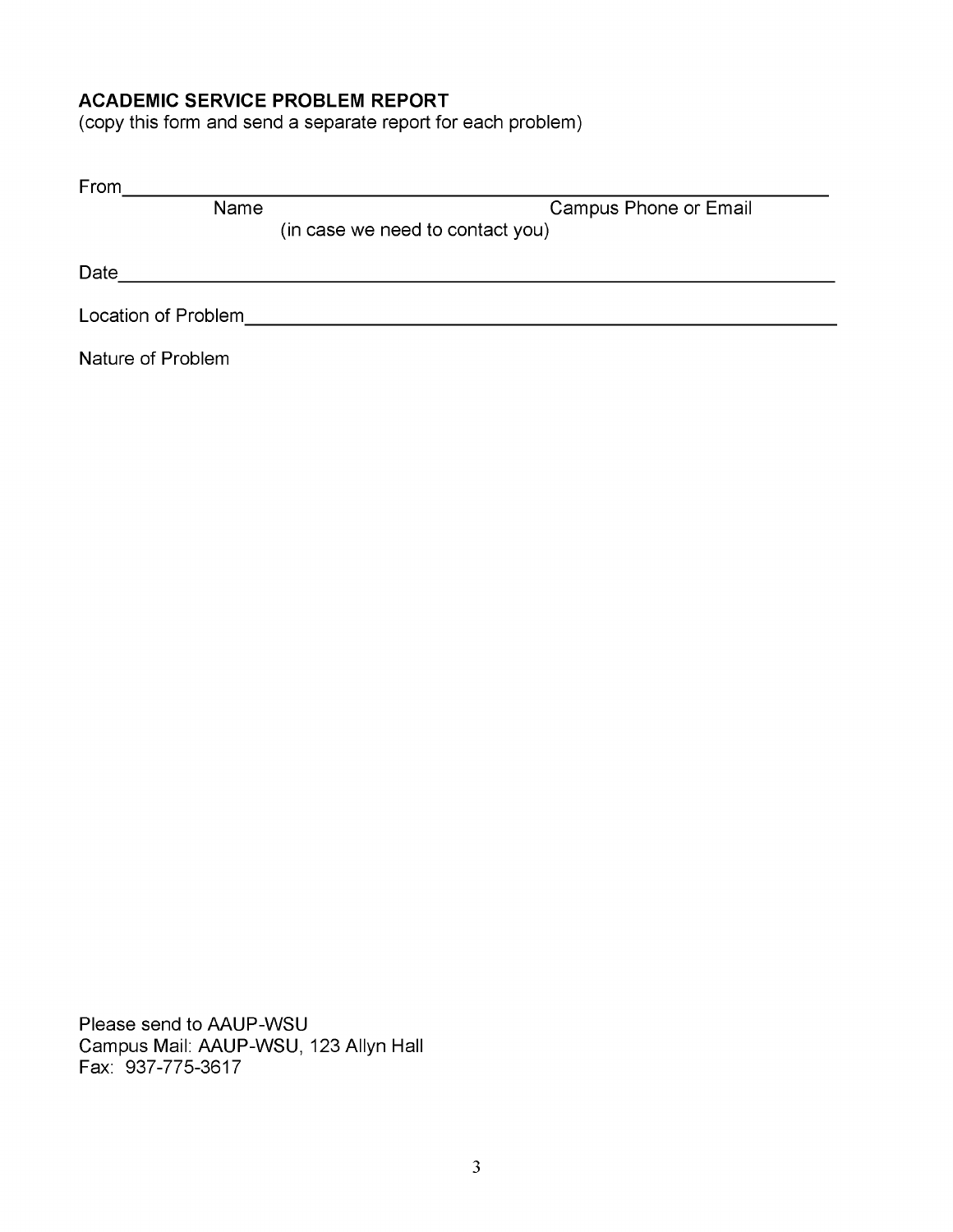### **Don't forget to vote for AAUP-WSU Officers**

Members are reminded to vote for chapter officers. Watch for your ballot in campus mail next week. They must be returned by 9:30 a.m., Friday, March 6. The officers being elected will begin two-year terms of office beginning on June 1 with the exception of the Nominating Committee Member-at-Large who will serve for one year. Election results will be presented at the Winter quarter chapter meeting.

#### **Offices and candidates are:**

| President:                                                                                                                                           | Henry Ruminski, Associate Professor, Communication                                                            |  |
|------------------------------------------------------------------------------------------------------------------------------------------------------|---------------------------------------------------------------------------------------------------------------|--|
| Communication Officer:                                                                                                                               | Marlese Durr, Professor, Sociology & Anthropology<br>Jim Vance, Associate Professor, Mathematics & Statistics |  |
| Secretary:                                                                                                                                           | Martin Kich, Professor, English, Lake Campus<br>Lawrence Turyn, Professor, Mathematics & Statistics           |  |
| Member-at-Large of the Executive Committee<br>Linda Farmer, Associate Professor, Philosophy<br>Doris Johnson, Associate Professor, Teacher Education |                                                                                                               |  |
| Member-at-Large of the Nominating Committee:                                                                                                         |                                                                                                               |  |

Munsup Seoh, Professor, Mathematics & Statistics

### **We need your input on semesters**

One of the changes "recommended" by the University System of Ohio was a uniform semester calendar for state colleges and universities. The calendar is one of the items that the administration and WSU-AAUP must negotiate. In addition, the guidelines for the switch state that the conversion must be "workload neutral." It is up to WSU-AAUP to ensure that the conversion does not negatively impact faculty. To do that we need input and there are two ways that you can make sure yours is received.

The chapter has established a semester conversion workload committee co-chaired by Vice President Henry Ruminski and Secretary Audrey McGowin. The committee members were selected to provide representation from units having a variety of unique or unusual faculty assignments. While the traditional lecture/class meeting model works for many of us, in some units, such as music and art, other forms of instruction are part of the workload. In addition many faculty members have other assignments which have an impact on their teaching load. Trying to ensure that all those unique assignments are not negatively affected by the conversion requires that the negotiators have as much information as possible about them.

You can help by sharing your concerns with committee members. While you can provide input to any committee members, some members are dealing with particular concerns. Penny Park and Randall Paul are gathering input from the fine and performing arts; Tom Diamantes from CEHS; Michel A. Coconis, Social Work; Mark S Cubberley, Lake Campus; Patricia E. Vermeersch, Nursing; Fred D. Garber, CECS and Mark Mamrack, COSM. Please share your concerns with these committee members or Henry Ruminski and Audrey McGowin.

A second opportunity to make your concerns heard will be at the Winter Chapter meeting (details below). The executive committee and Chief Negotiator Rudy Fichtenbaum will be available to listen to your issues and provide some context for what WSU-AAUP is trying to achieve. Please come to the meeting since your input is important. Your union can only represent you if we know your concerns.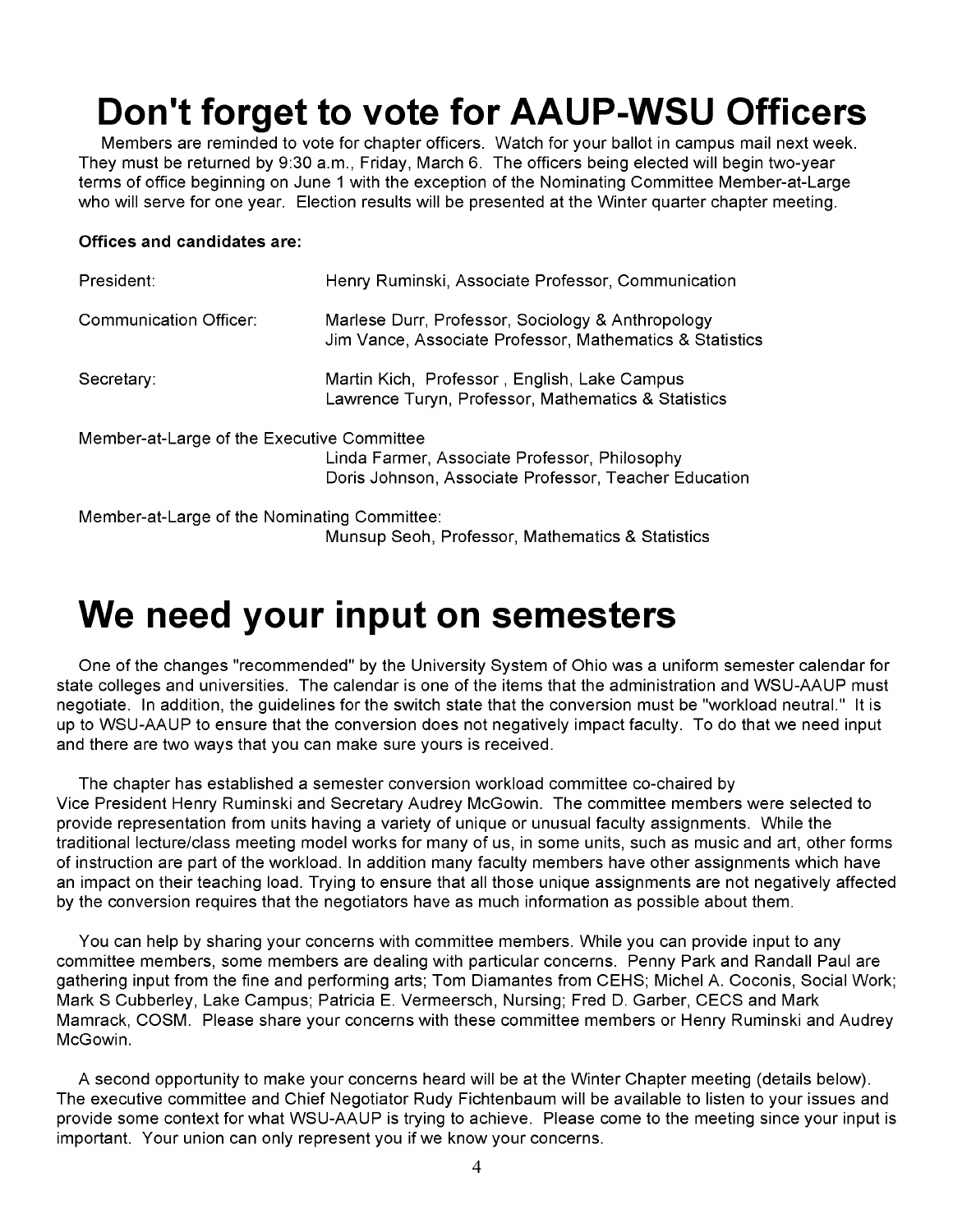## **Your union at work**

The period since the last newsletter has been a busy one for the Grievance and Contract Administration Officer (GCO). Some of the issues dealt with included:

- A BUFM in CECS suggested that the Chair was interfering with the Faculty Development Committee's decisions regarding selections of potential reviewers for P&T. The GCO met with the BUFM and Chair to resolve the problem.
- The Administration notified AAUP-WSU of a potential faculty disciplinary action involving the misuse of a university vehicle. Subsequent investigation proved there was no inappropriate action on the part of the faculty member.
- BUFMs in CECS expressed concern about the process used by their Dean to hire the Chair of EE. Members of Executive Committee met with the Provost to discuss this issue.
- A BUFM in RSCOB received an incorrect annual evaluation. Arrangements were made to correct the problem.
- A BUFM in COLA asked to remove a disruptive student from class under Article 7 Section 6. The student was removed from the course.
- A BUFM in CEHS asked the GCO to attend a meeting with his Chair and Dean related to a disagreement among faculty members.
- A BUFM in COLA asked for help with a Chair's failure to follow rules outlined in the department by-laws related to a 3-year review.
- A BUFM in COLA asked the GCO to attend a disciplinary meeting regarding the BUFM's handling of disruptive students in class. It was suggested the faculty member use the CBA's Section7.6 relating to removing disruptive students to avoid future problems.
- A BUFM in CECS asked for clarification of the content of a P&T document under past practice.
- A BUFM in CEHS was required to accept a Mac-PC instead of Windows-PC. A grievance was filed related to this type of computer problem.
- A BUFM in COSM asked for clarification of the P&T process related to rebuttal letters.
- A BUFM in CONH contacted AAUP-WSU after an intersession course in the online registration system was cancelled. AAUP-WSU was assured that Section 23.6 of the CBA requiring Provost approval to cancel a intersession course would be followed in the future.
- A BUFM in CEHS requested help with the Chair's decision to selectively apply criteria for annual evaluation. AAUP-WSU was assured that the bylaws criteria would be applied uniformly to all faculty in the department.
- A BUFM in COSM asked for clarification of the eligibility for POL.
- A BUFM in CEHS asked for clarification on requirements for time-in-rank for promotion.
- A BUFM in RSCOB raised concern that actions on the part administration could create a situation leading to a disciplinary action. AAUP-WSU contacted the administration and was assured that the actions in question were inadvertent.
- A BUFM in COSM requested help with a request for information related to the process of evaluation and ranking of POL applications.
- A BUFM in CONH asked for clarification on the requirements for faculty involvement in search committees for non-tenure track faculty.
- A BUFM in COLA related a series of problem with an appeals process handled through judicial affairs. Recommendations for modification to the University Academic Misconduct Policy were forwarded to the Faculty Senate.
- AAUP-WSU filed a grievance asserting the University was in violation of Section 18.1 of the CBA requiring the University to provide classrooms that are responsive to Bargaining Unit Faculty needs and consistent with standards of quality recognized at the national level. A series of remedies were requested and the University has agreed to implement all the suggest remedies.